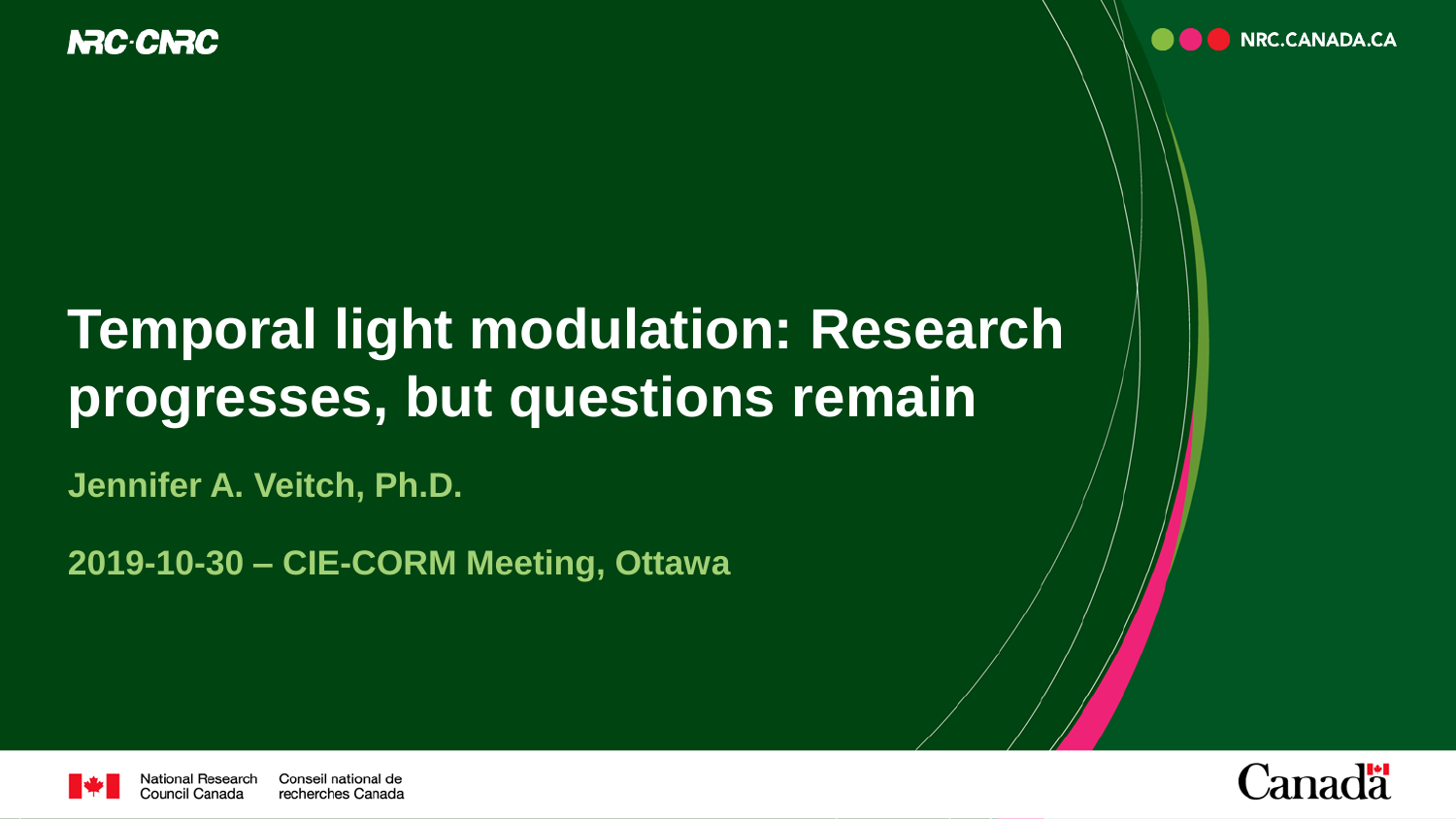### **Temporal light modulation (TLM)**

**Cyclic variation in light output from a light source or lighting system**

#### **Known effects:**

Visual perception: temporal light artefacts (TLA: flicker, stroboscopic effect, phantom array)

Task performance: reading, typing, eye movements

Neurobiological effects: headache, eyestrain, migraine, epilepsy, etc.

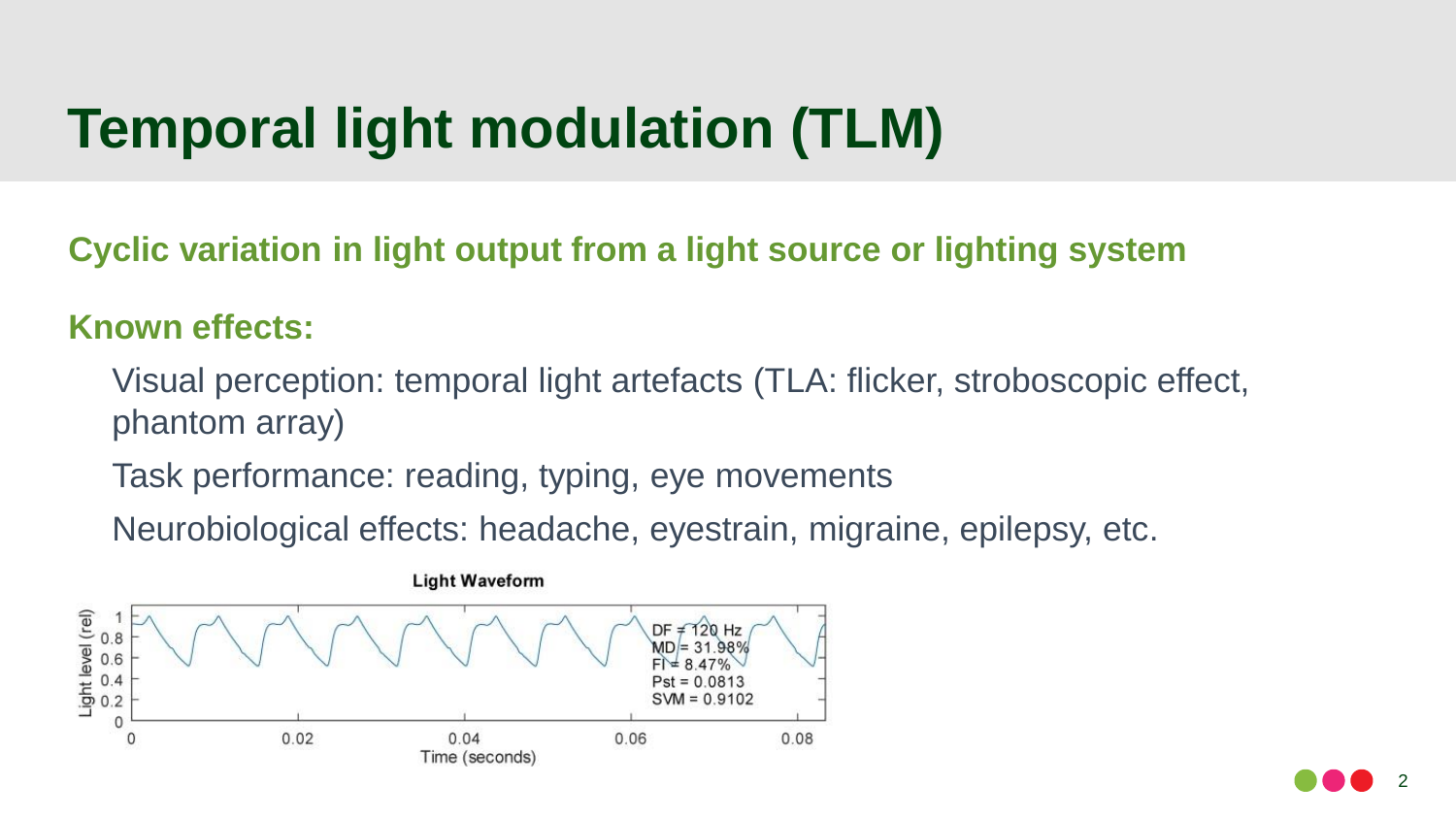### **CIE Stakeholder workshop on TLM standards**

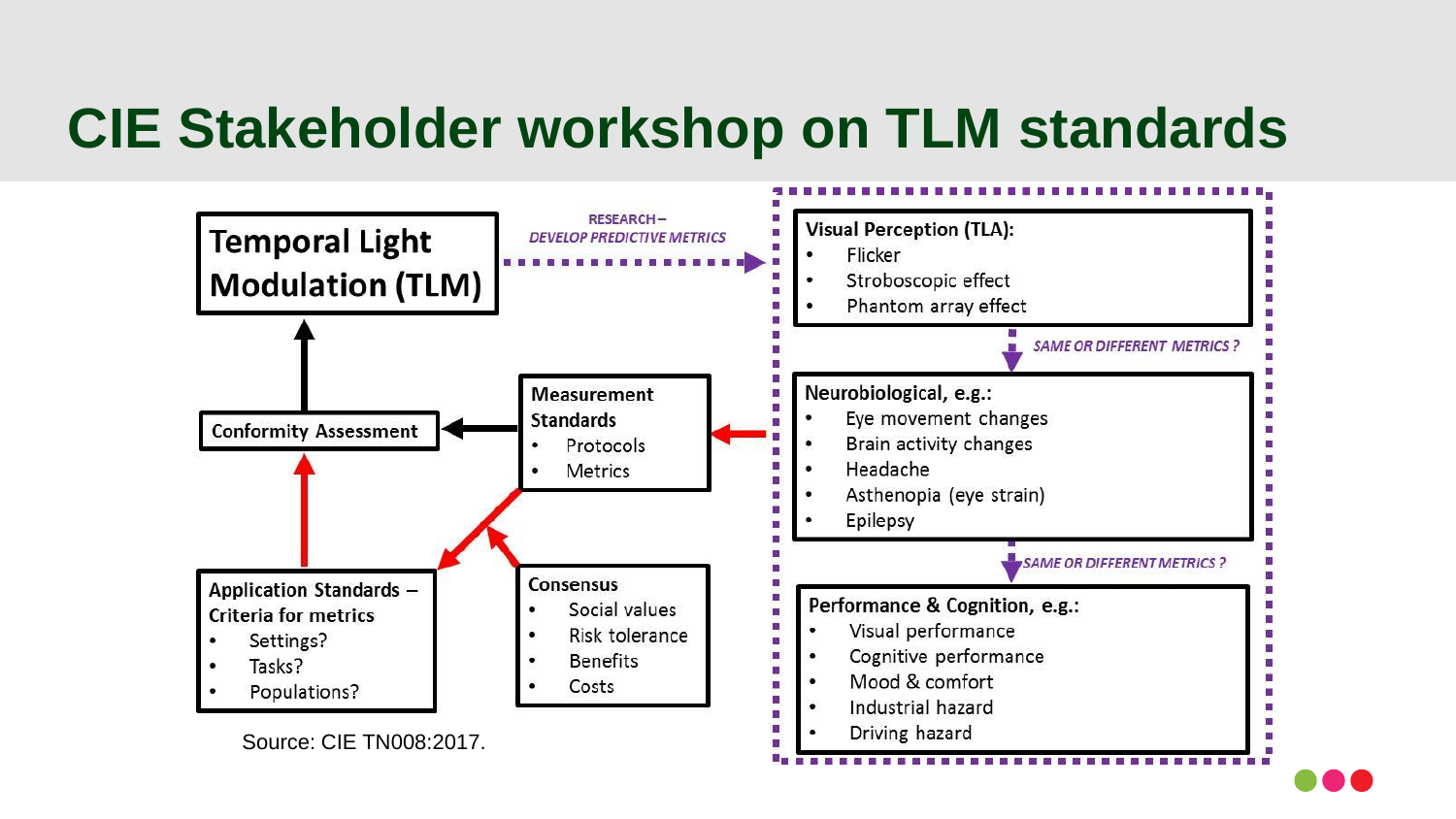#### **Canada-France stroboscopic effect experiment**

**Same protocol in Canada and in France**

**5 commercially-available LED replacement lamps, chosen to meet SVM criteria**

**3 tasks: horizontal stroboscopic detection (rotating disc); vertical stroboscopic detection (metronome); acceptability & annoyingness ratings**



4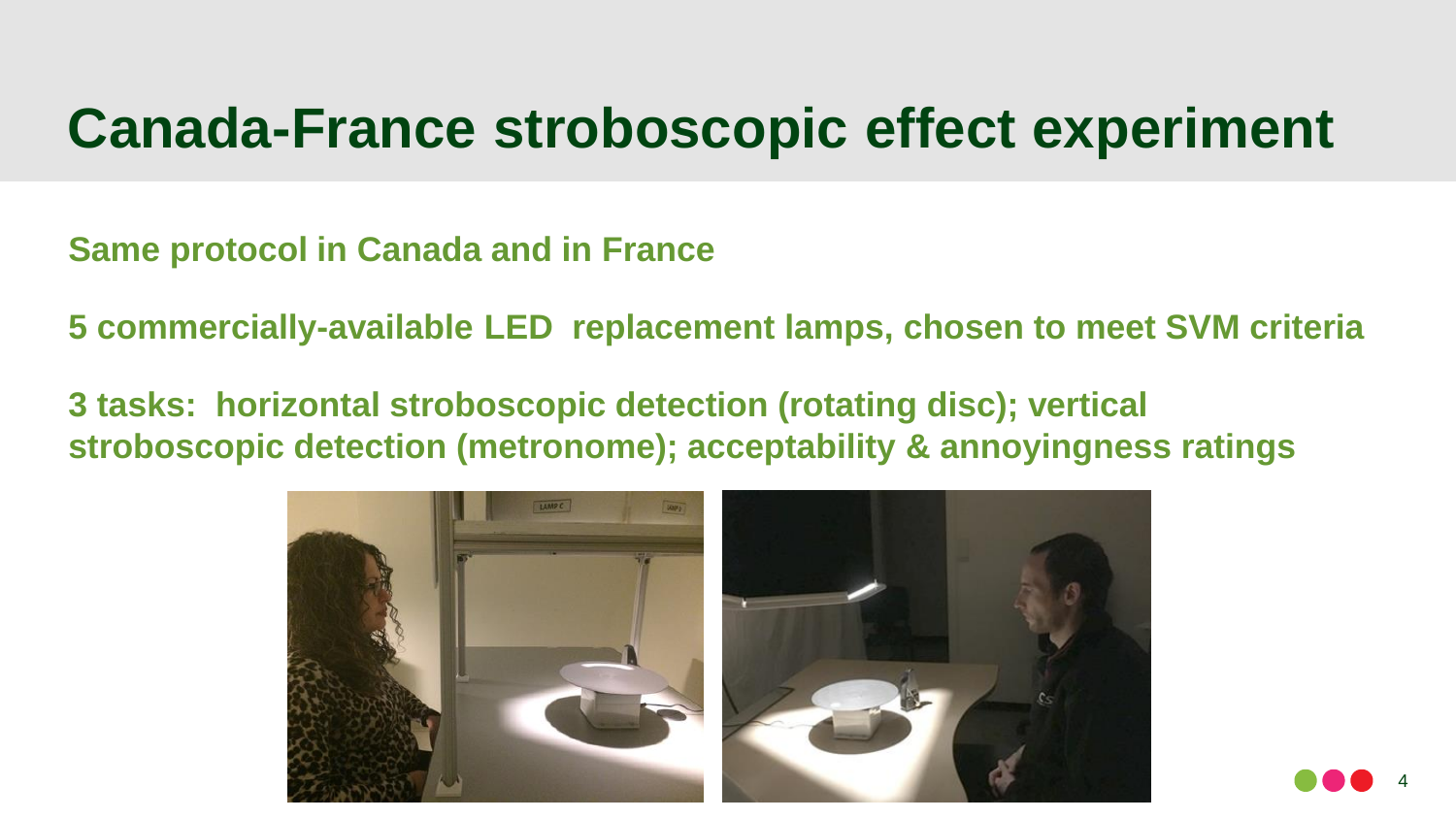#### **Canada-France experiment - Hypotheses**



**H1: Participants will detect the stroboscopic effect on 50% of trials for SVM=1.** 

**H2: Participants will detect the stroboscopic effect on an increasing percentage of trials with increasing SVM.**

5

**H3: Comfort and pleasantness drop with increasing SVM, and annoyingness increases with increasing SVM.**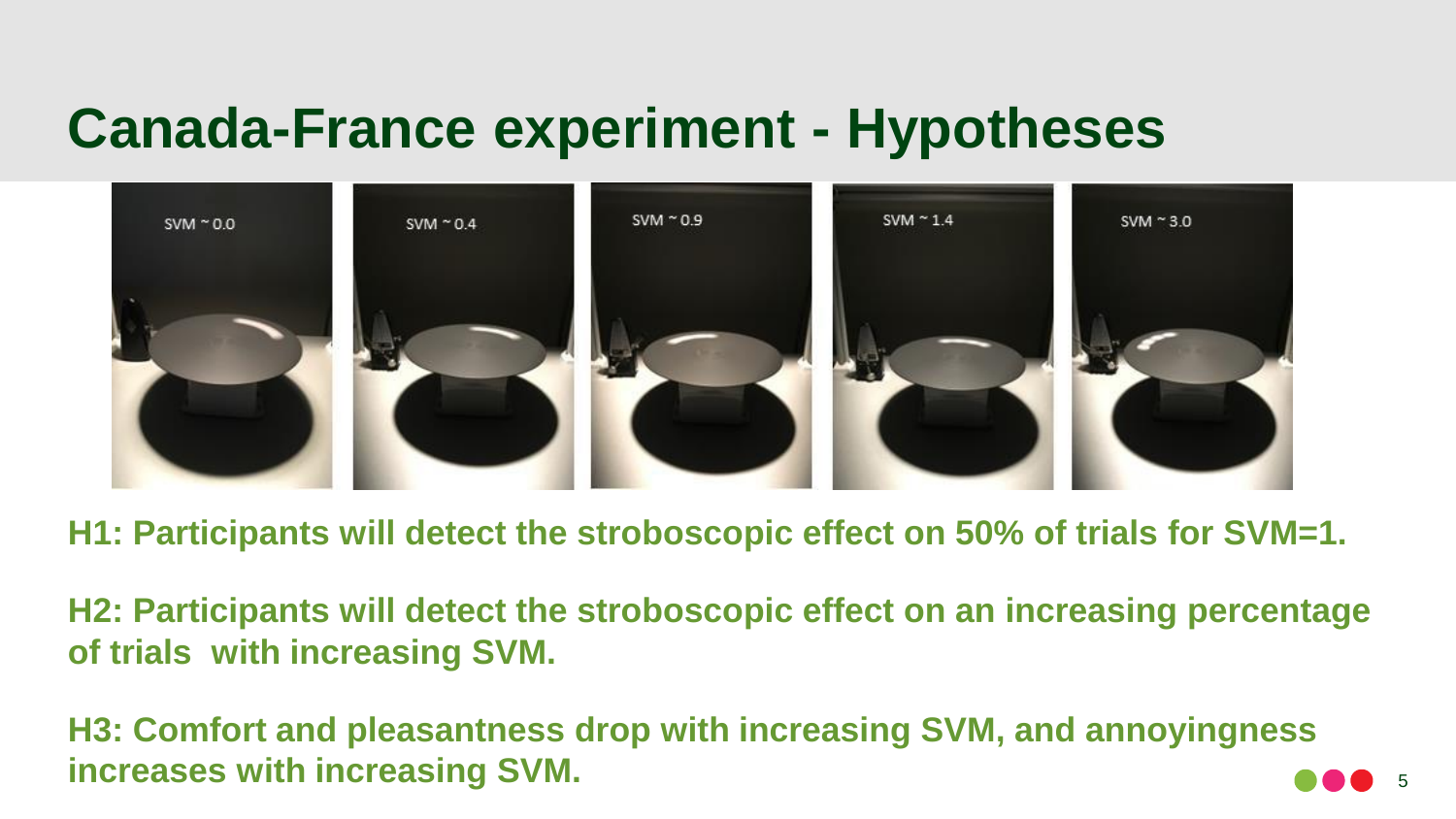#### **Canada – France experiment: Results**

**Preliminary results were presented at CIE 2019 – paper available in the online proceedings: <https://doi.org/10.25039/x46.2019.PP04>**

**Results based on larger sample currently under journal review, including analyses that focus on possible individual differences in sensitivity.**



#### **Full Sample Horizontal Disc Detection**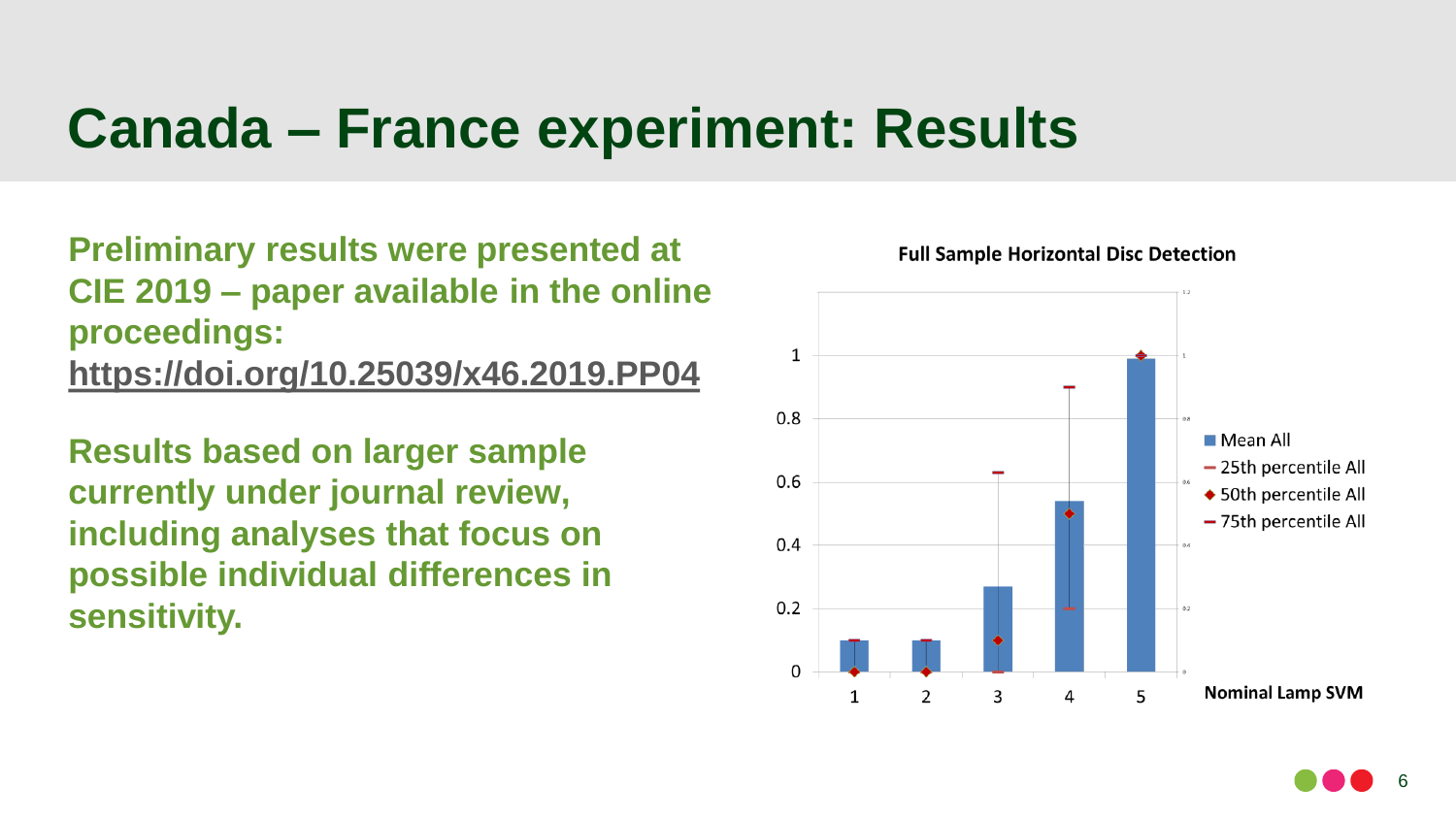## **Cognitive performance, eye movement & phantom array experiment (TLM ex 2)**

**Compared 9 conditions defined as no, low, or high-risk according to IEEE 1789-2015**

**DVs: eye movements; pupil size; reading performance; Stroop cognitive interference; phantom array detection**

**Individual differences: Pattern Glare Sensitivity**

**N=25 men, 25 women, 18-65 years**

**~15-20 min per exposure**

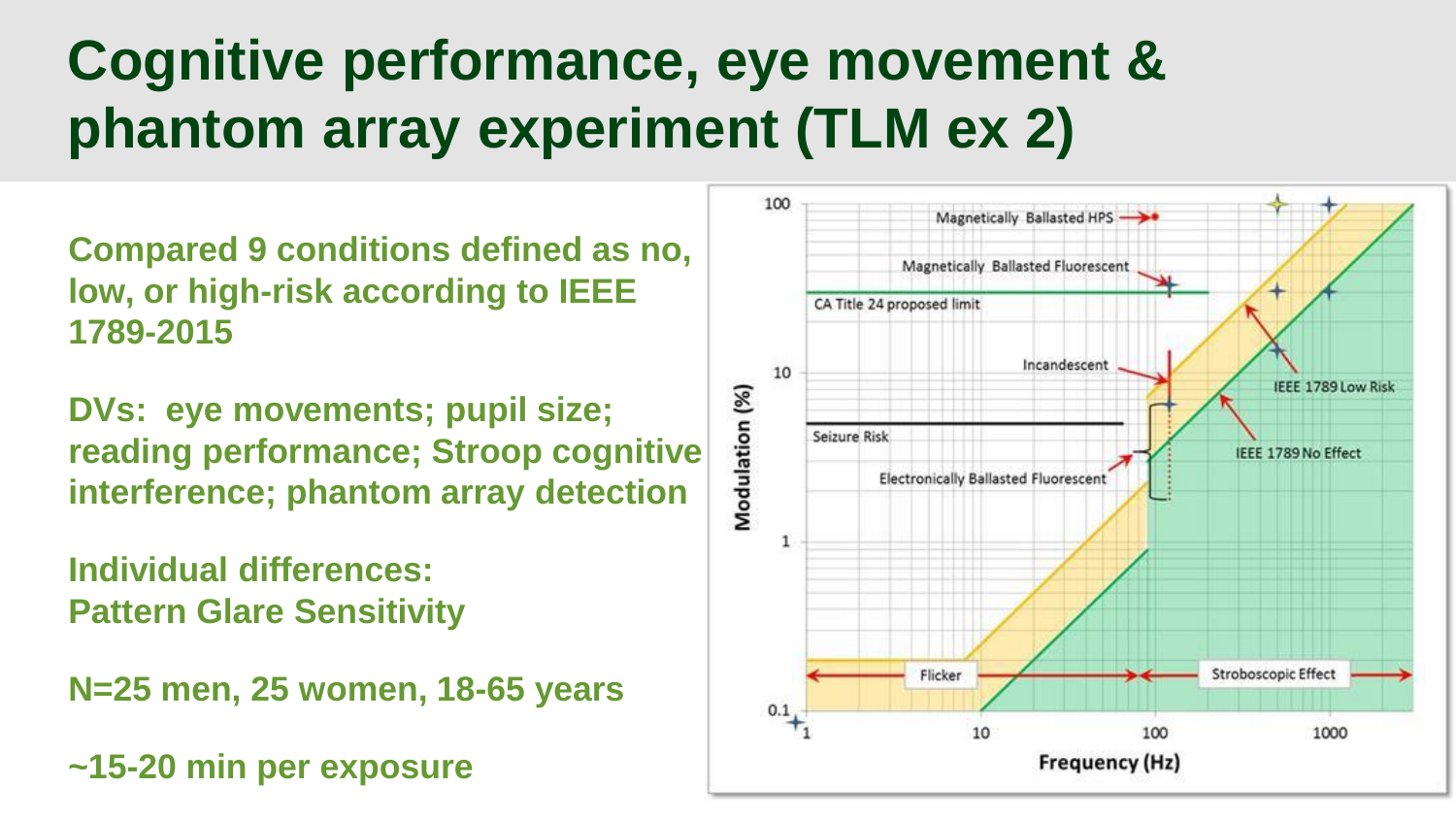### **TLM apparatus**





**...**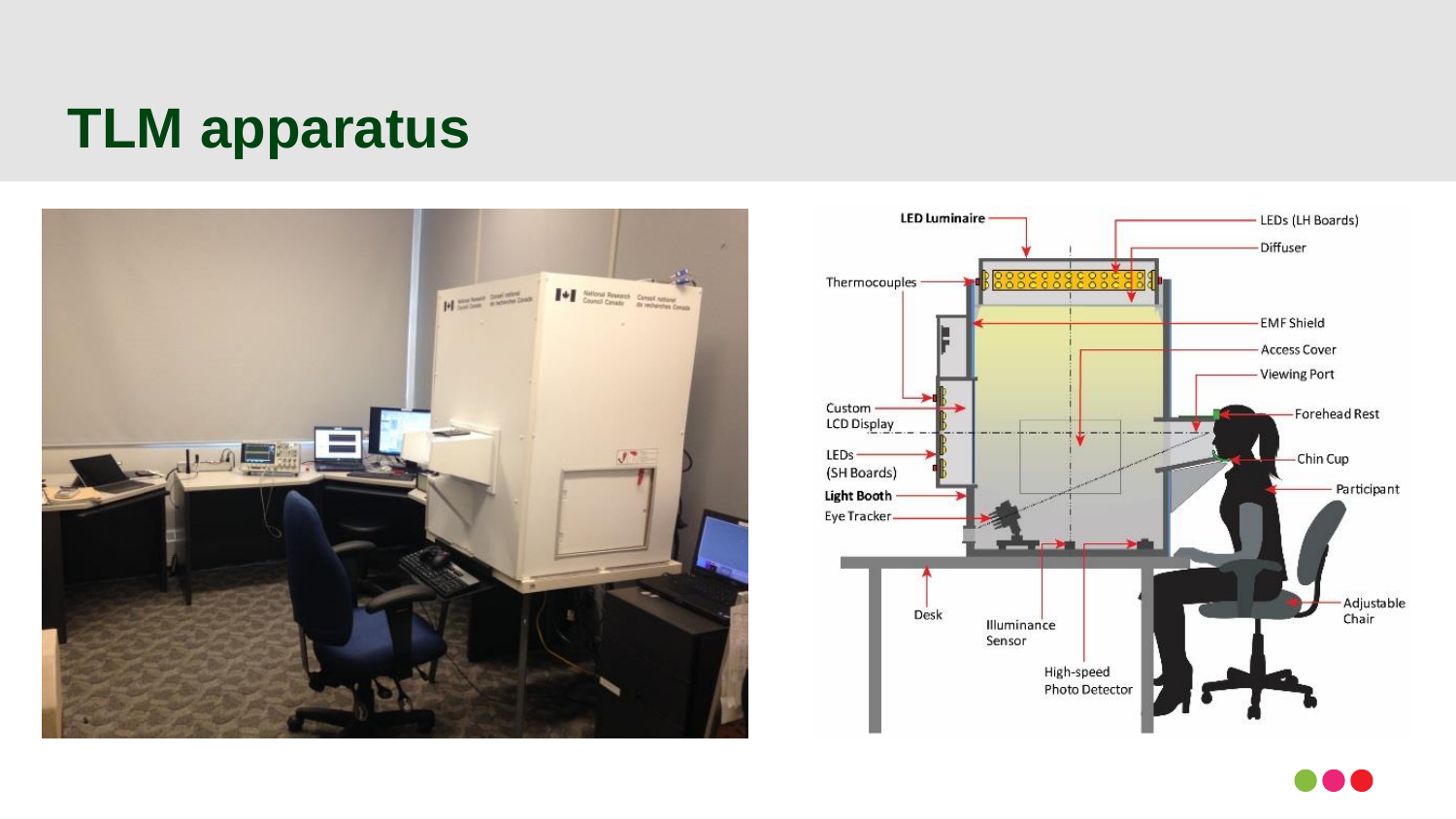### **TLM ex 2: Dependent measures & controls**



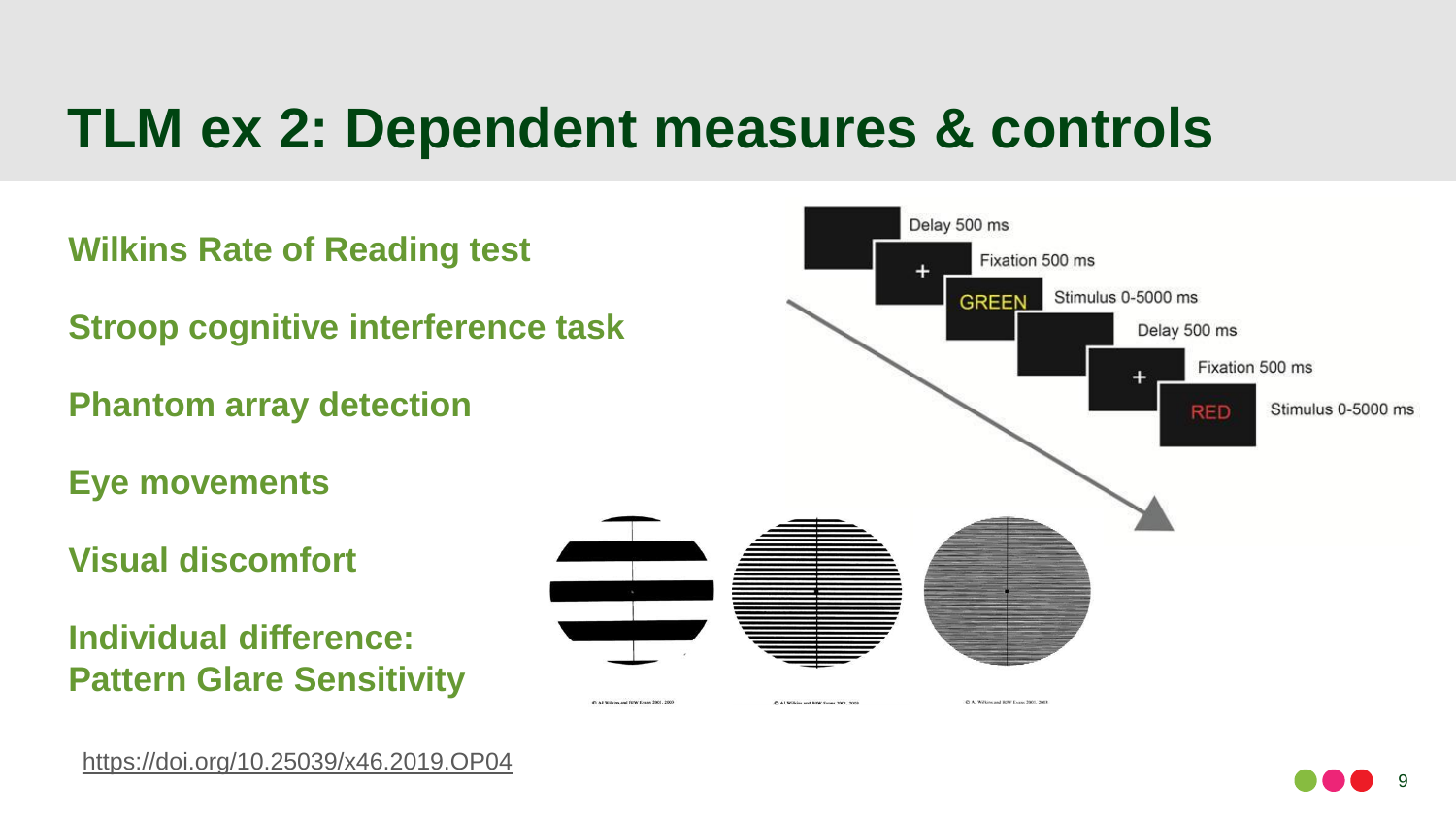### **TLM ex 2: Results – Modulation depth**

**Small effects, not on all outcome measures**

**Phantom array eye movements: At 500 Hz, smaller pupil size for 30% modulation compared to 100%**

#### **Reading:**

**At 1000 Hz, fewer reading errors at 30% modulation than 100%: TLM8 (1000 Hz, 100% mod depth) M = 2,58 (SD = 2,19) TLM9 (1000 Hz, 30% mod depth) M= 2,15 (SD = 1,73)**

**Visual discomfort: At 500 Hz, unexpectedly lower discomfort for 100% modulation than for 30% …but both were very low (0,47 and 0,56 on a scale from 0 [low] to 4 [high])**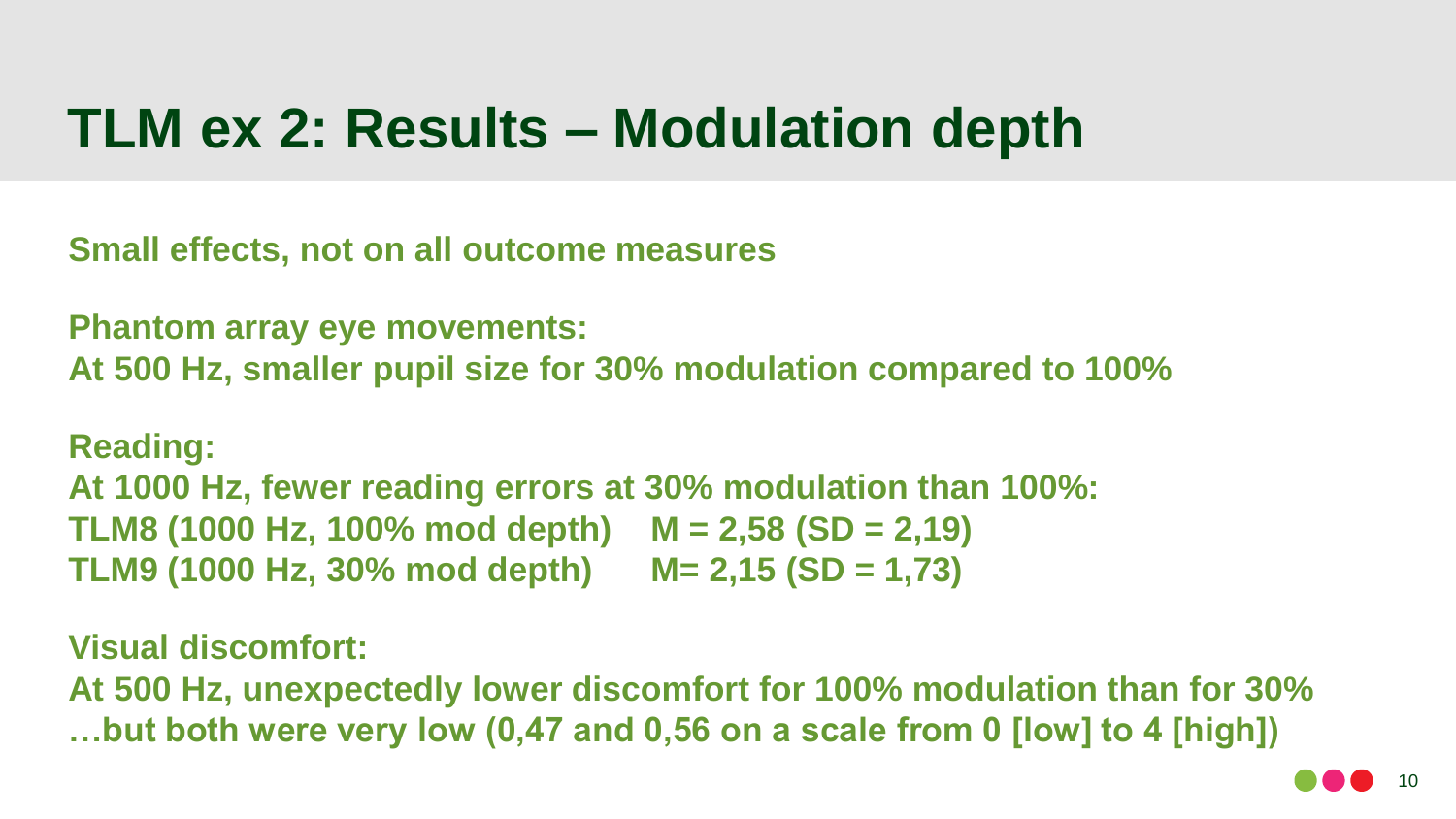#### **TLM ex 2: Results – Duty cycle**

**Interaction of duty cycle and print size for reading error rate – all small effects**

**For 50% duty cycle, print size mattered; errors were higher for small print**

**For 30% duty cycle, errors were the same for both print sizes**

**Overall, errors were higher for 50% duty cycle than 30%**



500 Hz, 100% modulation depth, 50% vs. 30% duty cycle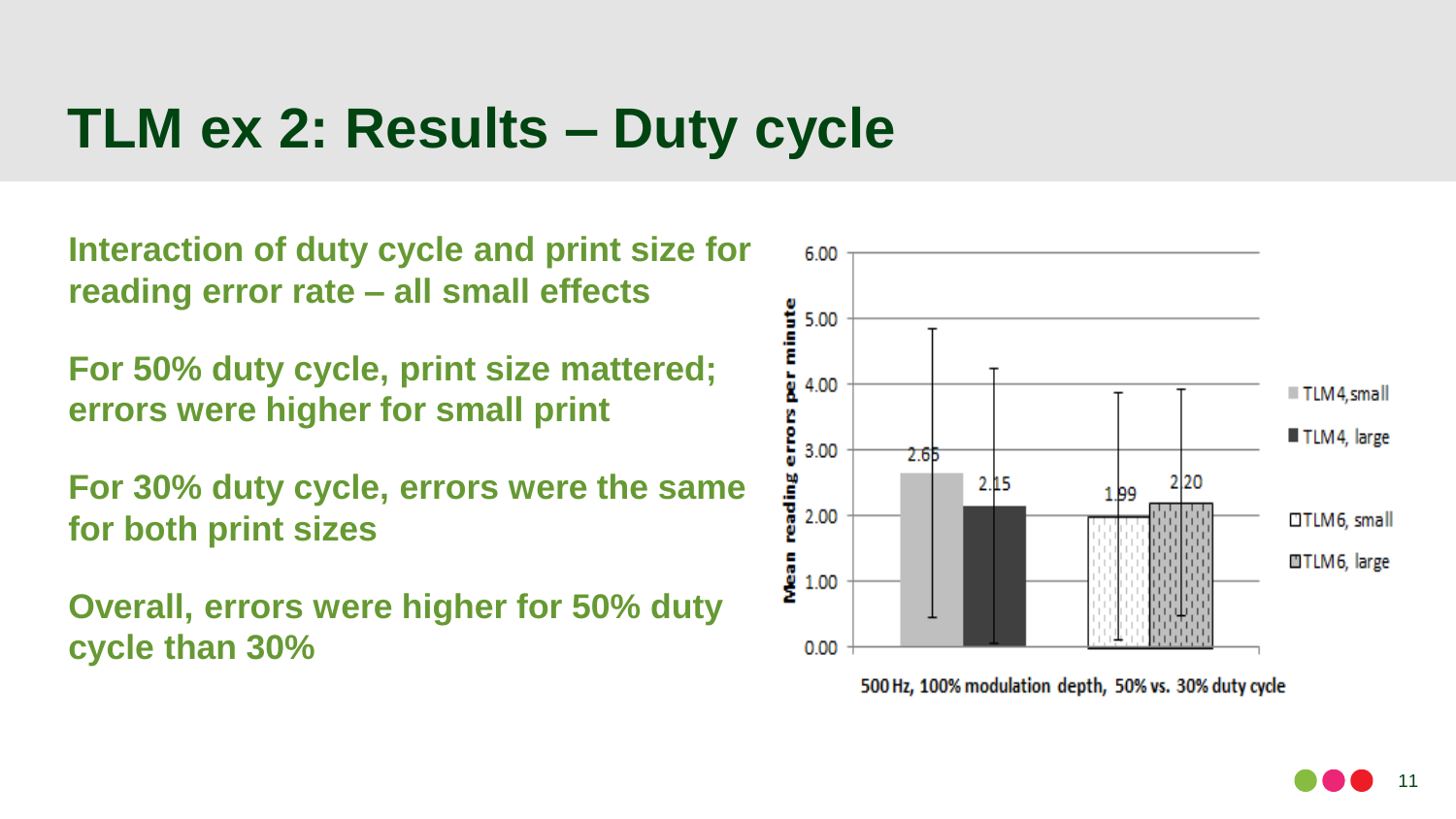#### **TLM ex 2: Conclusions**

**Small effects with these short exposures – typical of TLM literature**

**Few studies have examined effects of duty cycle – more data needed!** This is critical because of the widespread use of PWM dimming

**Didn't replicate Stroop effect, but did see fewer reading errors at 500 Hz 30% duty cycle than 500 Hz 50% duty cycle (interaction with task difficulty)**

Possible link to literature on stochastic facilitation

**Phantom array was detected in these photopic conditions – also worthy of further study, with less restrictive viewing**

**Deeper analyses of data from sensitive individuals still to come**

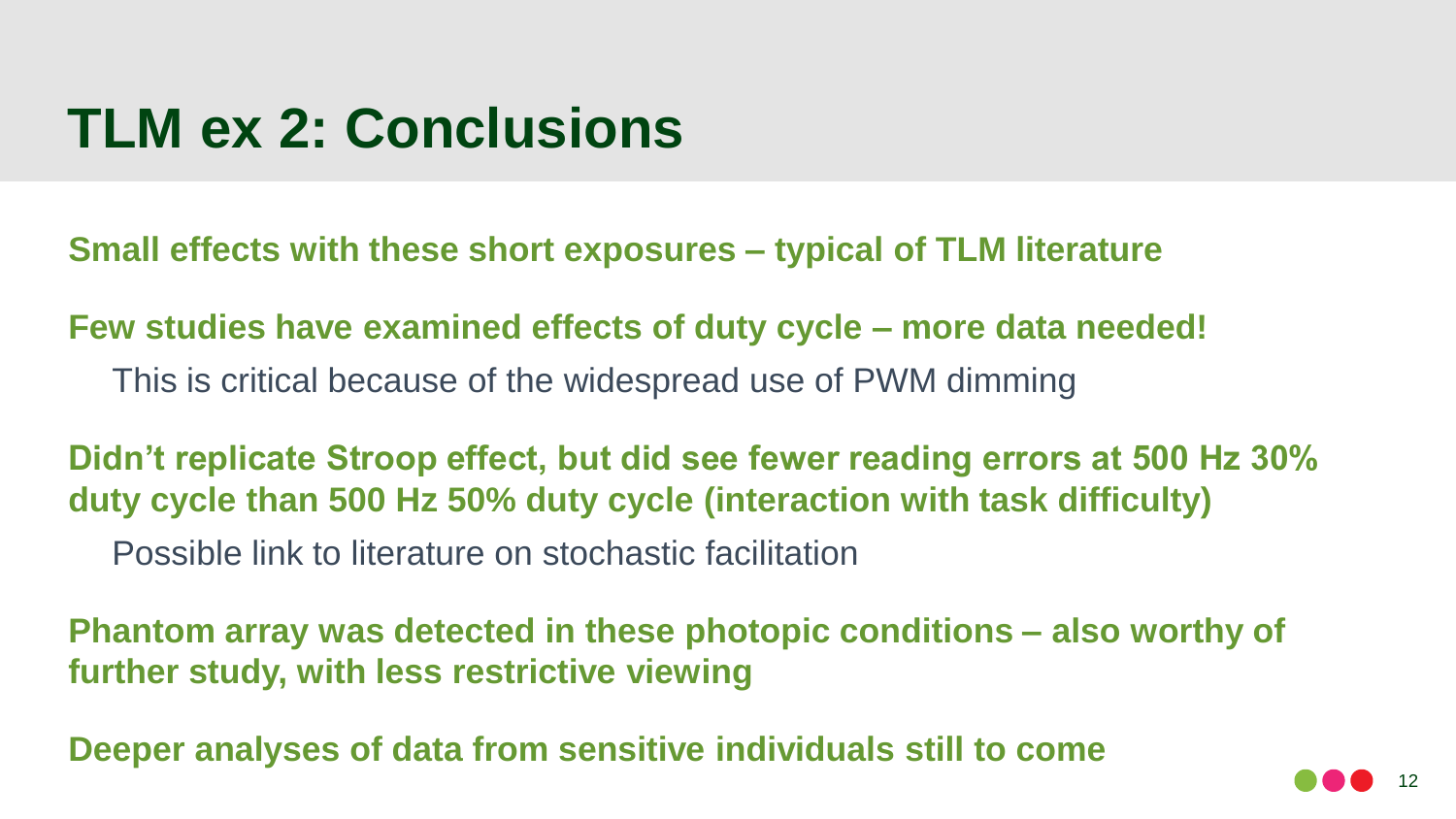#### **Conclusions and next steps**

**Verbal reports of visual detection are not required for behavioural and brain activity effects to occur**

Visual perception effects happen fast; other effects require a longer time course

Visual perception effects might or might not predict other behavioural or health effects

#### **Some people seem to be more sensitive to such effects**

How might we identify these individuals? What are the effects on these people, how severe are they, and when do they arise?

#### **Metrology: measurement in a lab is comparatively easy (CIE TC 2-89)**

Field measurement is a harder challenge – instruments are inconsistent & multiple luminaires in the space add complexity